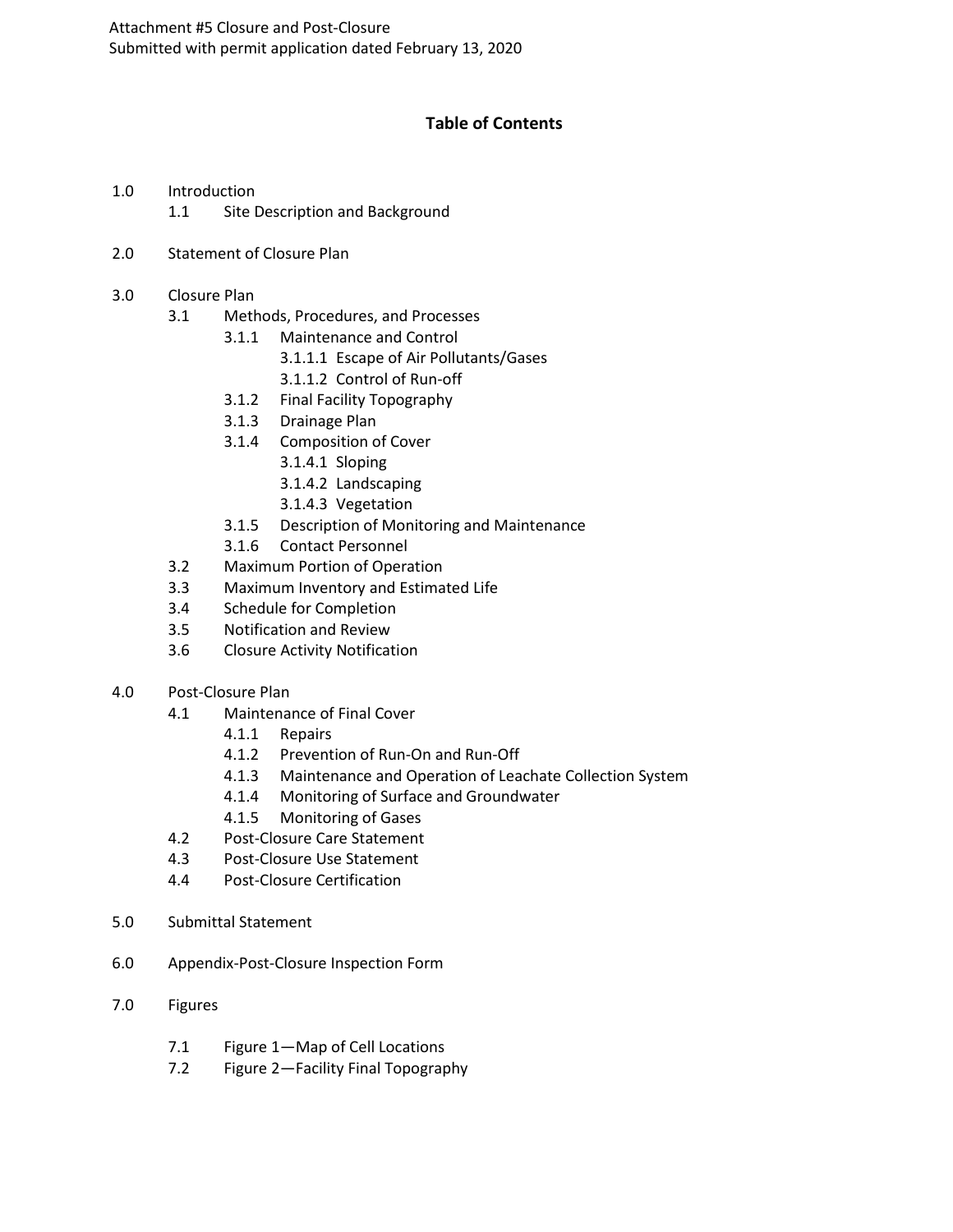### **1.0 Introduction**

IPM is submitting this Closure and Post-Closure Plan in accordance with the State of Utah, Division of Solid and Hazardous Waste's (DSHW) R315-304-5 rules with this document.

### **1.1 Site Description and Background**

IPM owns and operates a salt and potash mine located approximately 15 miles south on Highway 279, Moab, Utah. The two cells are located up-gradient and to the southeast of the existing tailings pond. See Figure 1 for a map of the landfill location.

The landfill is an industrial solid waste landfill that meets the classification of a Class IIIb Landfill. It is not accessible to the public and will accept only non-hazardous debris that is generated onsite. The landfill is not located on public lands or near public drinking water supplies. The landfill is not located in a subsidence area, flood zone, near designated wetlands, or above an underground mine. There are no surface bodies of water, residential dwellings, or incompatible structures within ¼ mile of the landfill. The coordinates of the landfill are as follows:

SE1/4 of NW1/4 Section 25, Range 20 East Township 26 South

#### **2.0 Statement of Closure Plan**

IPM is required to submit Closure and Post-Closure Plans in a way that "minimizes the need for further maintenance and minimizes the post-closure formation and releases of leachate and explosive gases to the air, groundwater or surface water to the extent necessary to protect the public health and welfare and prevent any nuisance." This document represents IPM's compliance with R315-302-3 (2).

## **3.0 Closure Plan**

## **3.1 Methods, Procedures, and Processes**

All materials disposed of within the Class IIIb landfill will comply with acceptable waste constituents of an industrial non-hazardous landfill. The landfill will accept only non-hazardous waste that is generated at the mine site. The waste will consist of obsolete equipment, pallets and other debris generated during demolition/renovation activities, plant operations, and other industrial debris. Special wastes include Galbestos<sup>®</sup> sheeting for demolition and renovation activities and small amounts of thermal system insulation generated while conducting routine Operation and Maintenance (O&M) of the mine site's ACM. No other wastes are accepted; therefore, this landfill will not be a commercial landfill and no other areas will be served. On average, approximately 10 cubic yards per day of this waste is disposed at the landfill.

## **3.1.1 Maintenance and Control (R315-310-4 (2)(e)(iii))**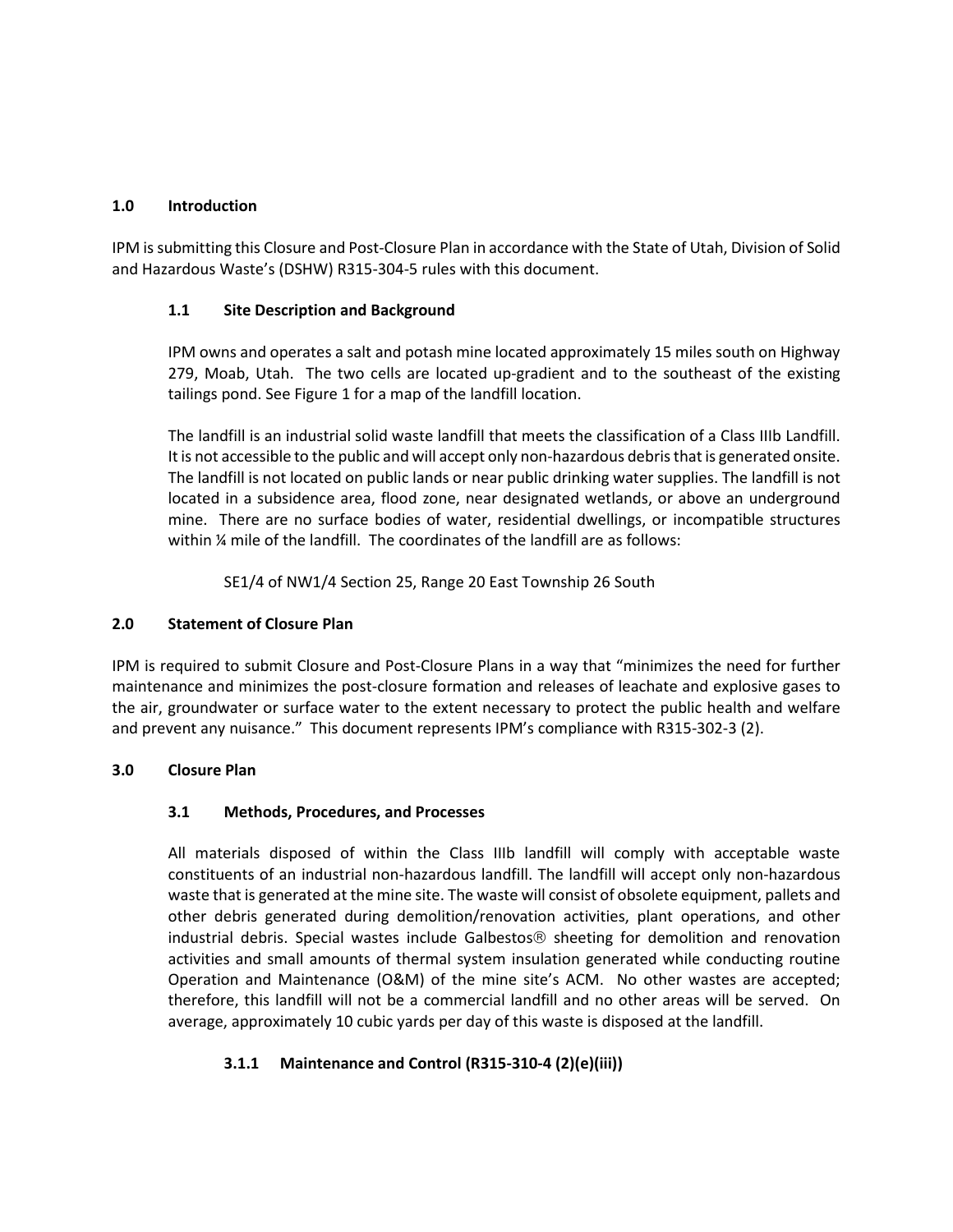Access to the facility is restricted through mine security and property fencing. Signs are posted indicating authorized personnel only are allowed on the access roads leading into the mine. Wind dispersal of landfill litter will be minimized by the application of cover.

After cessation of operations at the mine, the landfill will be closed with an application of the intermediate cover and a complete inspection of the surface will be performed. Cleanup of the site will be performed concurrently. All remaining visible litter and debris in the immediate vicinity will be placed in the final lift of the landfill unit. At that time, the final cover will be applied. A thorough closure inspection shall consist of observations for erosion, sloping, drainage, surface leachate, and run-on. Areas requiring repairs/modifications will be documented on the Landfill Inspection Form in the Appendix. Necessary modifications will be made using appropriate materials and compacted, as required.

### **3.1.1.1 Escape of Air Pollutants/Gases**

The contents of this industrial waste landfill have little or no amounts of putrescible materials and the decomposition of the organic wastes are minimal. The U.S. EPA reports that methane is generated from "municipal" solid waste only when the moisture content exceeds 40% (U.S. EPA, 1994). Due to the limited moisture at the site and the absence of putrescible wastes contained in the heap, methane gas generation is not anticipated. Vector, dust, and odors are effectively controlled so they are not a nuisance or hazard to health, safety or property. None of the waste is flammable, but combustible waste may exist; however, a fire or explosion in the landfill area is highly unlikely. The area is served by the local fire department, and equipment is located onsite to move soil for fire suppression, if necessary.

#### **3.1.1.2 Control of Run-off**

Runoff from the landfill is not expected to occur due to the design of the tailings pond. After closure, the absorption and evapotranspiration by the vegetation layer and the absence of any appreciable run-on will ensure the control of runoff. Once the vegetation layer growth is established, most storm events will not result in significant direct run-off from the landfill surface area. Nonetheless, significant percolation through the cover layer is unlikely, thus leachate or seepage from the heap is minimal.

#### **3.1.2 Final Facility Topography**

Figure 2 shows the final facility topography.

#### **3.1.3 Drainage Plan**

Most surface water run-off will be contained in pre-existing drainage channels and will be routed around the landfill by naturally occurring topography. IPM has constructed a small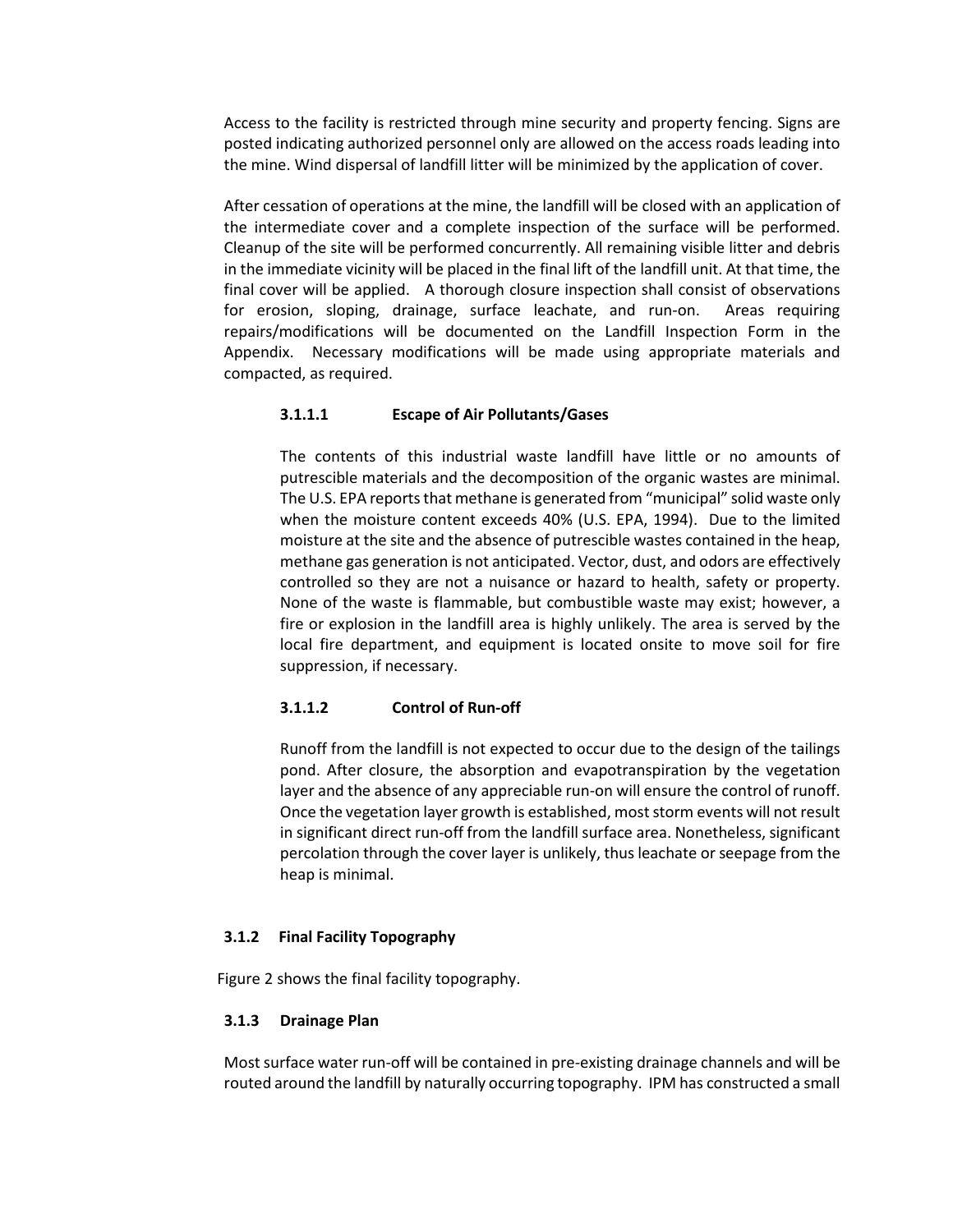berm directly to the southeast of the landfill from native soils and rocks to divert any possible storm water run-off from the area to the southeast.

### **3.1.4 Composition of Cover (R315-310 –4(2)(c)(iii))**

The final cover system will be made of the intermediate compacted cover, compacted soil layer, and vegetation layer. The material used for final cover will be placed on the graded, compacted, intermediate cover layer (12 inches of intermediate cover). The soil layer material will be compacted and will be composed of clayey silt-sand mixture with a low permeability. The soil layer will be no less than 6 inches of compacted soil and will come from onsite sources. These two layers total 18 inches of compacted soil, which will serve to minimize infiltration. A vegetation layer of no less than 6 inches will then be applied. The vegetation layer will be of an organic composition that will support native or compatible plant life. The final cover depth will be no less than 24 inches.

## **3.1.4.1 Sloping**

The final cap will be contoured such that the grade is greater than 2 percent and less than 33 percent and will be revegetated with native vegetation or a suitable alternative approved by the Executive Secretary for other similar operations. Any deviation from this plan will be submitted in advance to the Executive Secretary and the Division of Solid and Hazardous Waste for consideration and approval.

### **3.1.4.2 Landscaping**

The waste will be leveled to the extent practicable, covered with a minimum of two feet of soil and the cover contoured as described above. No vegetation, other than local introduced and native grasses and woody species identified in this plan will be placed on the landfill.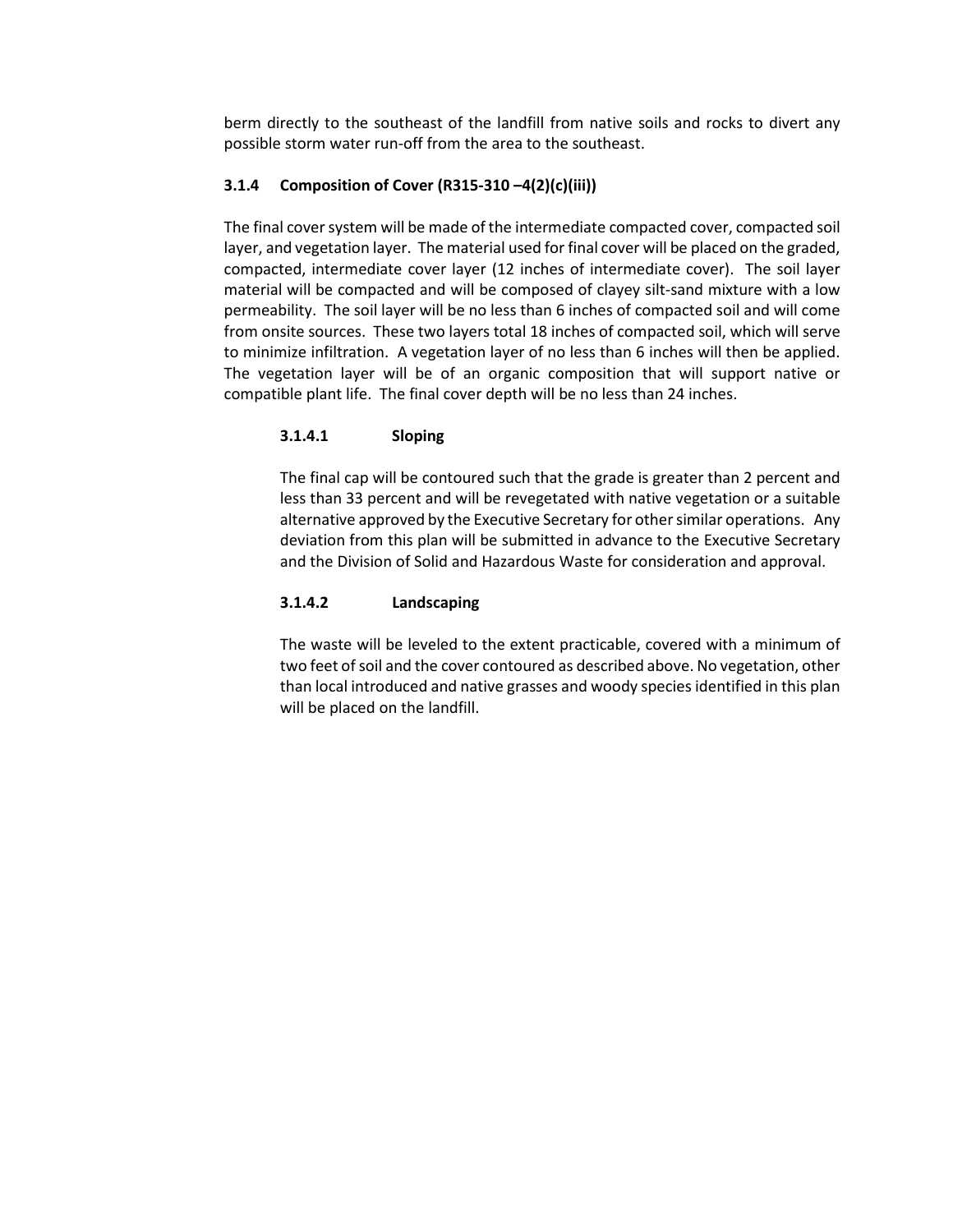### **3.1.4.3 Vegetation**

The vegetation layer provides the base for native plants to grow. The layer will be of enough organic content and volume such that the landfill's approved seed mixes will have the ability to prosper. Approved seed species are listed in the following table:

| <b>Common Name</b>      | <b>Scientific Name</b>           | <b>Application</b><br>rate/acre |
|-------------------------|----------------------------------|---------------------------------|
| Galleta                 | Hilaria jamesii                  | $3.0$ lbs                       |
| Alkali Sacaton          | Sporobolus airoidies             | $3.0$ lbs                       |
| Three-awn               | Aristida purpurea                | $2.0$ lbs                       |
| <b>Inland Saltgrass</b> | Distichlis stricta               | 2.0 <sub>1b</sub>               |
| <b>Indian Ricegrass</b> | Oryzopsis hymenoides             | $2.0$ lbs                       |
| Sand Dropseed           | Sporobolus cryptandrus           | $2.0$ lbs                       |
| <b>Scarlet Mallow</b>   | Sphaeralcea coccinea             | $2.0$ lbs                       |
| Gooseberry-leaf Mallow  | Sphaeralcea<br>grossulariaefolia | $2.0$ lbs                       |

The final seed mix will be a combination of the above-mentioned seeds and planted by the drilling method. Approximately 4 acres will be seeded during closure at a density of approximately 18 pounds per acre.

## **3.1.5 Description of Monitoring and Maintenance**

Qualified personnel will be located near or around the landfill to supervise continued activities during closure. The closure of the landfill will be concurrent with the landfill's final development. Landfill operations will proceed in a manner that will minimize the working area of the landfill. Once the final intermediate cover is placed and graded, landfill inspections will commence. The Post-Closure Landfill Inspection Form in the appendix will be used for the final closure inspection.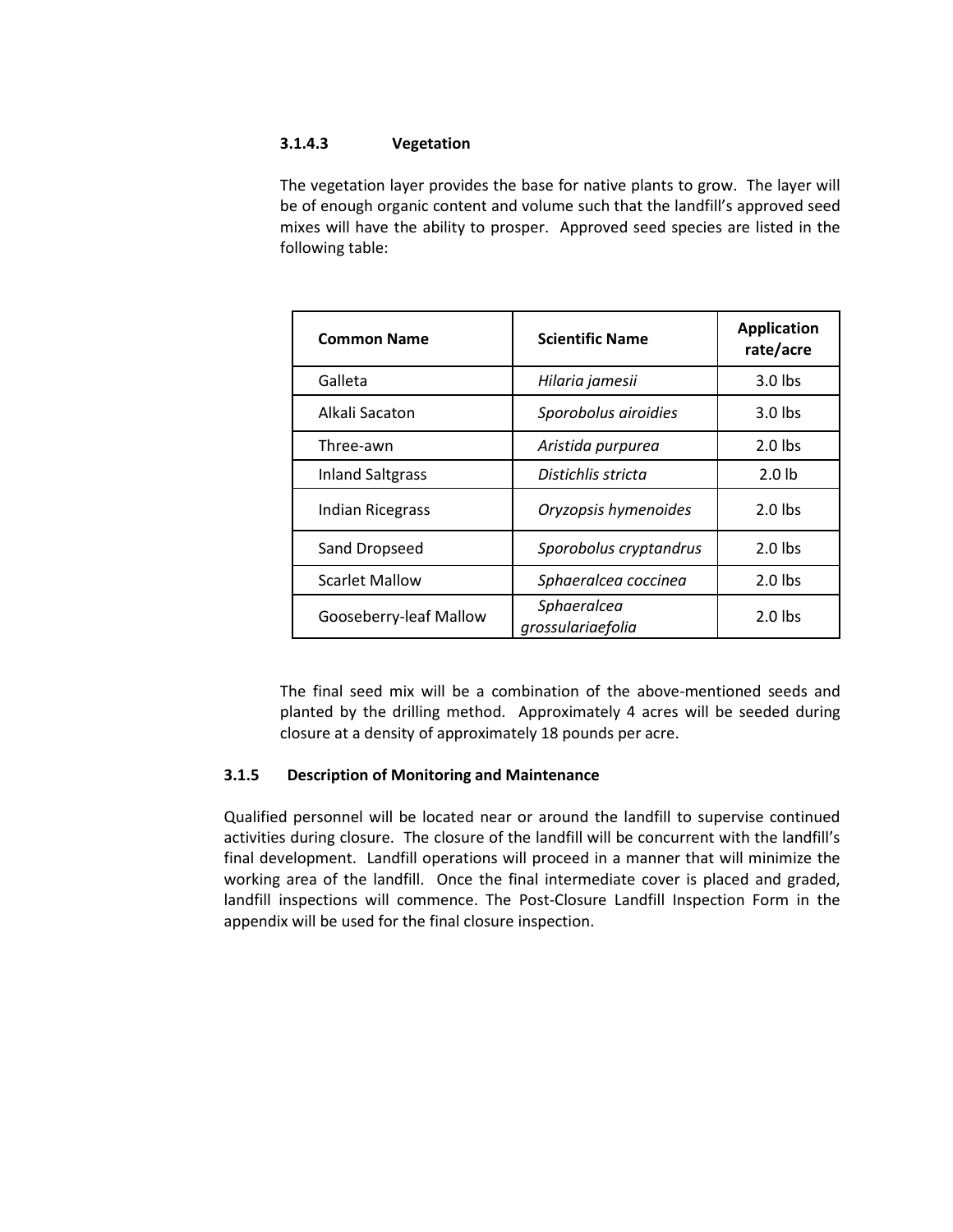## **3.1.6 Contact Personnel (R315-310-4 (2)(e)(vi))**

The following positions and personnel represent IPM's contact list of responsible officials as they pertain to the landfill.

| Landfill Owner: Intrepid Mining LLC |                              |
|-------------------------------------|------------------------------|
| Operator:                           | <b>Rick York</b>             |
|                                     | <b>General Manager</b>       |
| <b>Address:</b>                     | P.O. Box 1208                |
|                                     | Moab, Utah 84532             |
| <b>Contact Person:</b>              | Chad Harris, PE              |
|                                     | <b>Environmental Manager</b> |
| Phone:                              | 435-259-1282                 |
|                                     |                              |

### **3.2 Maximum Portion of Operation**

The cell method of land filling will be used at the landfill, within the tailings pond system. Thus, the working face will be limited to the smallest area practical in order to confine the amount of exposed waste without interfering with effective operation. The maximum working face (surface area) open at any one time will be approximately 150 square feet, a total maximum height of 5 feet and horizontal spatial distance of approximately 10 feet.

## **3.3 Maximum Inventory and Estimated Life (R315-310-4 (2)(d)(ii))**

Based on the final closure design, original topography, and volume of the final cover, the maximum inventory for the landfill will be approximately 50,000 cubic yards. The total volume (including final cover) is estimated to be 63,000 cubic yards. The average volume loading of waste to the landfill is estimated to be approximately 96.30 cubic yards (~27 tons) per year. The estimated life of the landfill, based on the above volumes and an existing waste volume of 50,000 cubic yards, is approximately 19.2 years from the time of this submittal.

## **3.4 Schedule for Completion (R315-310-4 (2)(d)(i) and R315-310-4 (2)(d)(iii))**

The cell has been completed and has been inspected by the DSHW. The initial permit was issued on November 15, 2004 and was given permit number 0401. Closure activities will commence within 30 days after receipt of the final volume of waste, and will be completed within 180 days of the start time. IPM will notify the DSHW upon completion of closure to schedule the final inspection by regulatory agencies.

#### **3.5 Notification and Review (R315-310-4 (2)(e)(ii))**

Within 60 days of certification of closure of the landfill, IPM will make the proper notification and submittals to the Grand County recorder and, upon doing so, file proof of title filing with the Executive Secretary. With respect to the requirement at R315-302-2(6)(b) for public access to records containing information about solid waste amounts, location, and periods of operation,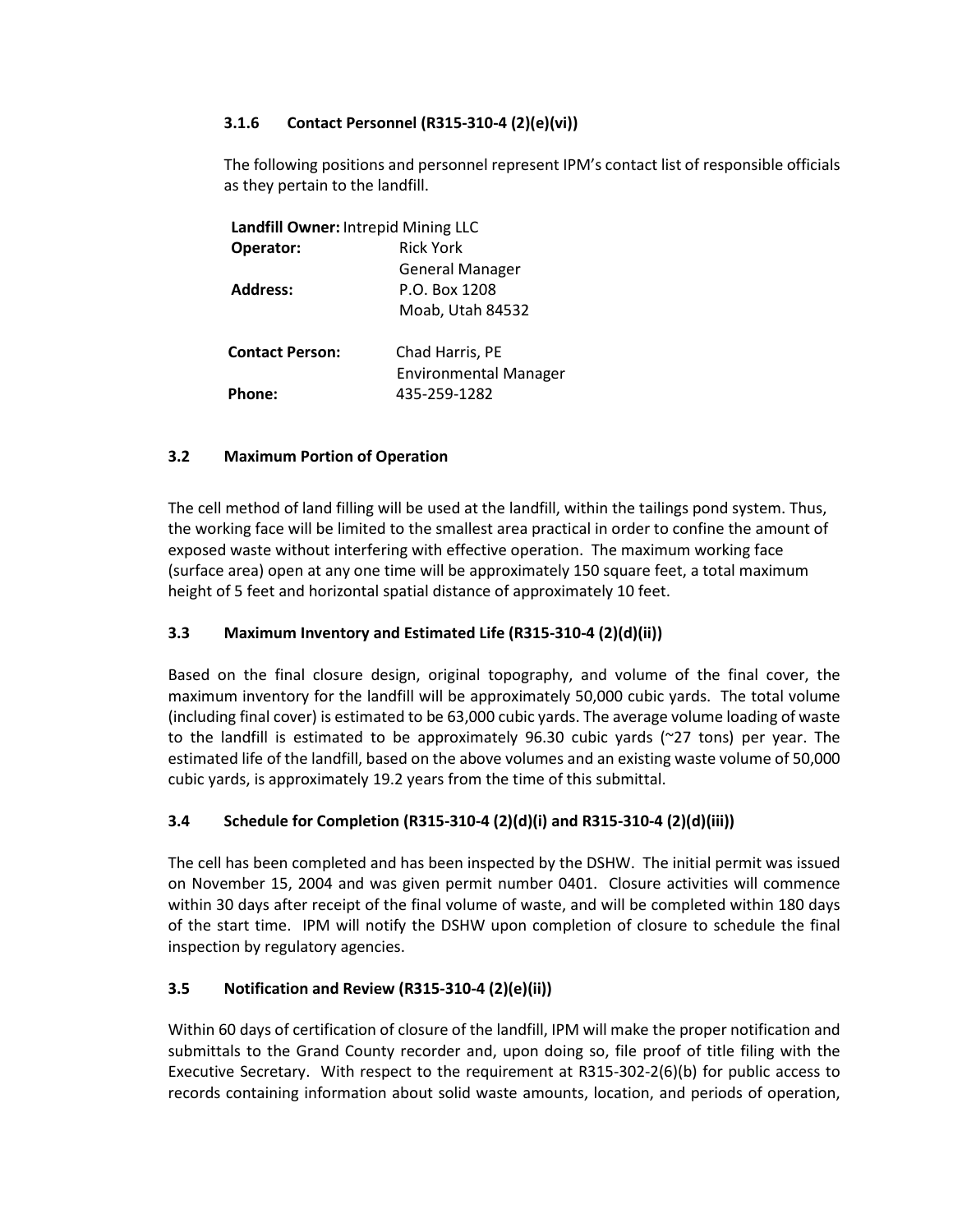IPM will file annual reports to the Division of Solid and Hazardous Waste, as required. These documents are public records and may be obtained by local zoning authorities from either the Division or IPM, upon request.

### **3.6 Closure Activity Notification**

IPM will begin closure activities of the landfill in accordance with the approved Closure Plan no later than 30 days following the final receipt of waste at the landfill.

Closure activities shall be completed within 180 days from their starting time, however, IPM reserves the right for extensions of the deadline for beginning and concluding closure activity. The Executive Secretary will be given written justification for any extension requests. If necessary, fences will be erected to limit service and signs will be posted at conspicuous locations indicating closure activities have begun. Alternative disposal site locations will be indicated on the closure notice signs.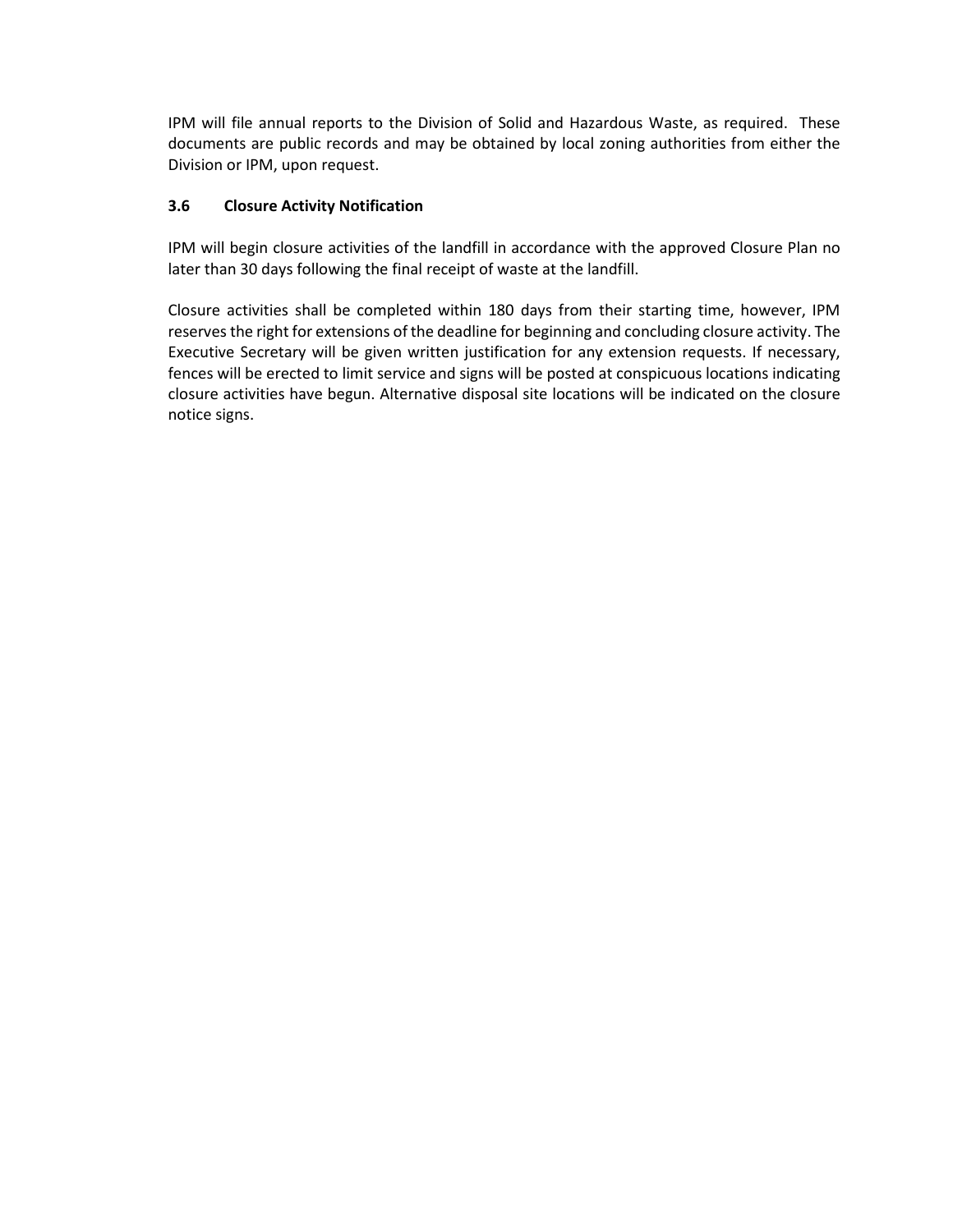### **4.0 Post-Closure Plan (R315-310-3(1)(h))**

After the Closure Plan has been executed, completed, and certified, the following post-closure and end use plan will be implemented. Following closure of the landfill, IPM will conduct the appropriate industrial landfill post-closure care.

### **4.1 Maintenance of Final Cover**

Facility maintenance and monitoring of applicable gases, land, and water constituents will be conducted for a period of 30 years after closure. The landfill cover and surrounding areas will be inspected and repaired by IPM or IPM contractor on a quarterly basis for the first year, then semiannually for 29 years thereafter. The Post-Closure Inspection Form is shown in the appendix.

### **4.1.1 Repairs**

During landfill inspections, if any settlements, subsidence or erosion areas are found on the cover, they will be promptly backfilled with onsite compatible (similar permeability) soil. After final grading, the area will be re-vegetated with the prescribed native seed mix. If there are areas of inherent erosion it will be documented on the Landfill Inspection Form and addressed by re-grading and placement of appropriate cover material. To prevent integrity breaks in the cover due to mechanical agitation, notices will be posted, and access will be limited to inspection, maintenance, and monitoring personnel. Repairs will be made promptly with the appropriate soil, rip rap, or other necessary materials that will be compatible to the immediate environmental factors that cause breeches in the cover integrity.

## **4.1.2 Prevention of Run-On and Run-Off**

Because the landfill is part of the tailings pond system that is completely raised and enclosed, there is no potential for run-on from a 25-year storm event and there is more than adequate capacity to contain any run-off from a 25-year storm event.

## **4.1.3 Maintenance and Operation of Leachate Collection System**

Given the topographical area and expected rainfall, no leachate collection system is recommended for this site.

## **4.1.4 Monitoring of Surface and Groundwater**

Groundwater monitoring for Class III(b) landfills is exempt by R315-304-5(4)(c). Surface water monitoring is not required.

#### **4.1.5 Monitoring of Gases**

Due to low moisture content and minimal putrescible waste, generation of gases is not expected, and thus monitoring of gases is not applicable.